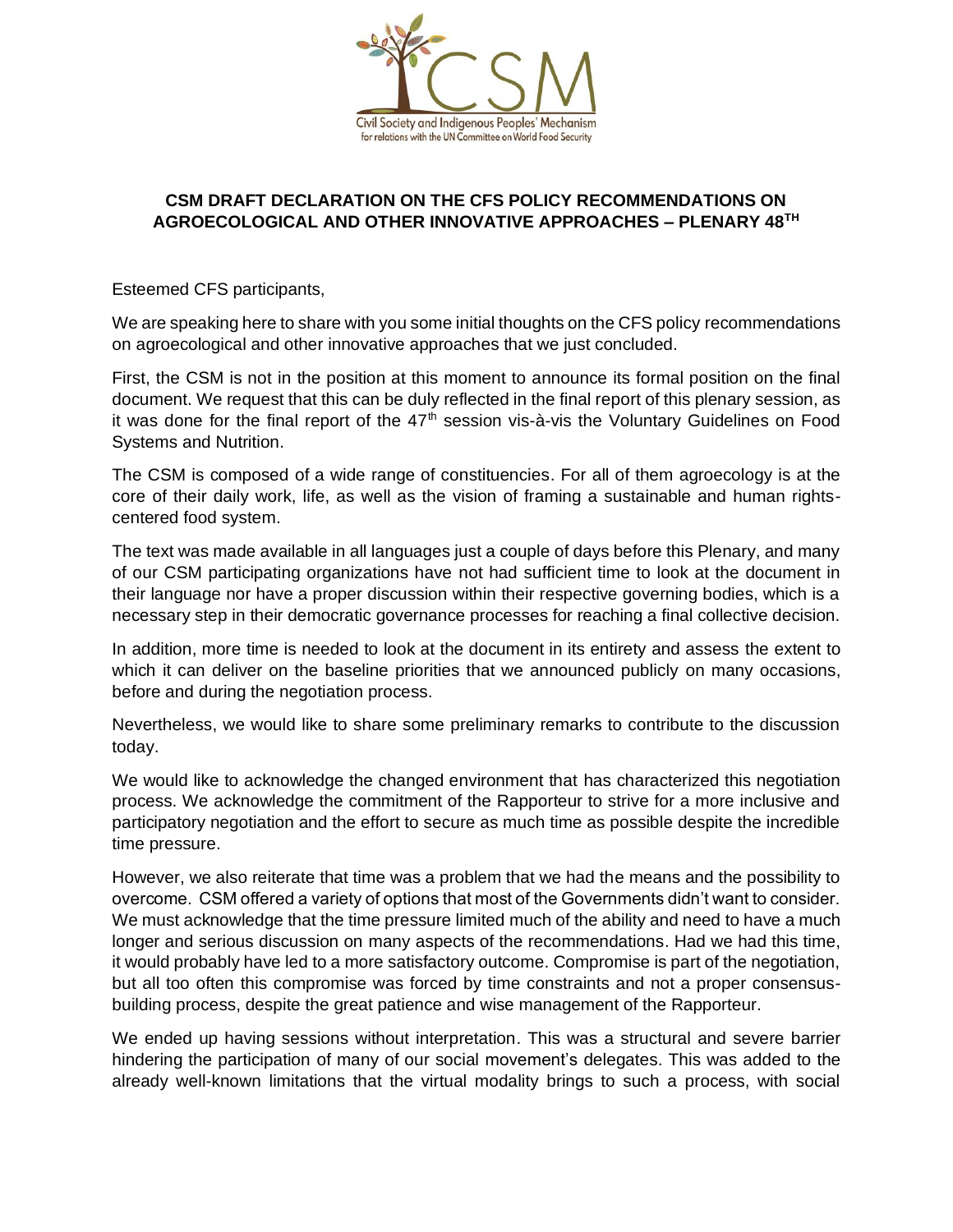

movements challenged by connectivity problems, time zone differences as well serious difficulties in following the text changes on a screen and only in English.

Despite all these limitations, we wish to again thank the Rapporteur for his effort in making this negotiation more inclusive and respectful of the CSM than the negotiations process on the voluntary guidelines on food systems and nutrition. We would also like to thank the technical team for their continued advice and support, and acknowledge the role played by some MS in some critical moments in facilitating a consensus on the importance of agroecological transition.

Regarding the content, we acknowledge the fact that the some of the recommendations highlight some critical important elements of agroecology, as embedded in the ten elements of the FAO as well as in the HLPE report.

However, we must highlight how, even though it was the CSM that proposed to the CFS to develop a policy process on agroecology in the first place, the process became completely distant from our initial proposal. Currently, in the policy recommendations, agroecology is combined with exactly opposite approaches, forcing a combined discourse. The HLPE addressed such a complex request and offered a policy assessment framework which was completely ignored, while the ancestral and traditional knowledge of indigenous peoples and communities was repeatedly marginalized in the name of science and evidence-based policies.

We had to devote a significant part of our efforts to damage control. It worked in some cases, though the result is that the resulting recommendations do not provide retrogression but neither generate advancement.

We are confused and profoundly disappointed to notice that we had to struggle for language on human rights, women's rights and the rights of peasant and people working in rural areas present in the CFS texts. The CFS was reformed with the mandate to achieve the progressive realization of the right to food and it is absolutely unacceptable to us that the CFS fails to assume the interconnection of the right to food with the rights of women and of those who produce most of the food. This is the space where these rights should be celebrated and where these rights should inform all CFS policy outcomes. The fact that this is not happening is of serious concern, both now and for the future of the CFS.

Last but not least, there are some points in the recommendations that are completely and inherently contradictory with agroecology – such as the use of chemical fertilizers and pesticides to mention just one.

Agroecology is a way out from dependence on external inputs. The fact that these recommendations encourage optimization of the use and risk of pesticides undermines not only our goals and advocacy efforts, the health, livelihoods and survival concerns of peasant and family farmers, Indigenous Peoples, agricultural workers, and other small-scale food producers that have practiced agroecology for centuries, but also contradicts existing UN agreements, policy frameworks and agreed guidelines regarding pesticides and chemicals management. Furthermore, it blocks the aspirations we heard from a number of member states to transition fully to agroecology, moving away from the harmful chemical dependencies that interfere with human rights to a healthy environment and healthy ecosystems.